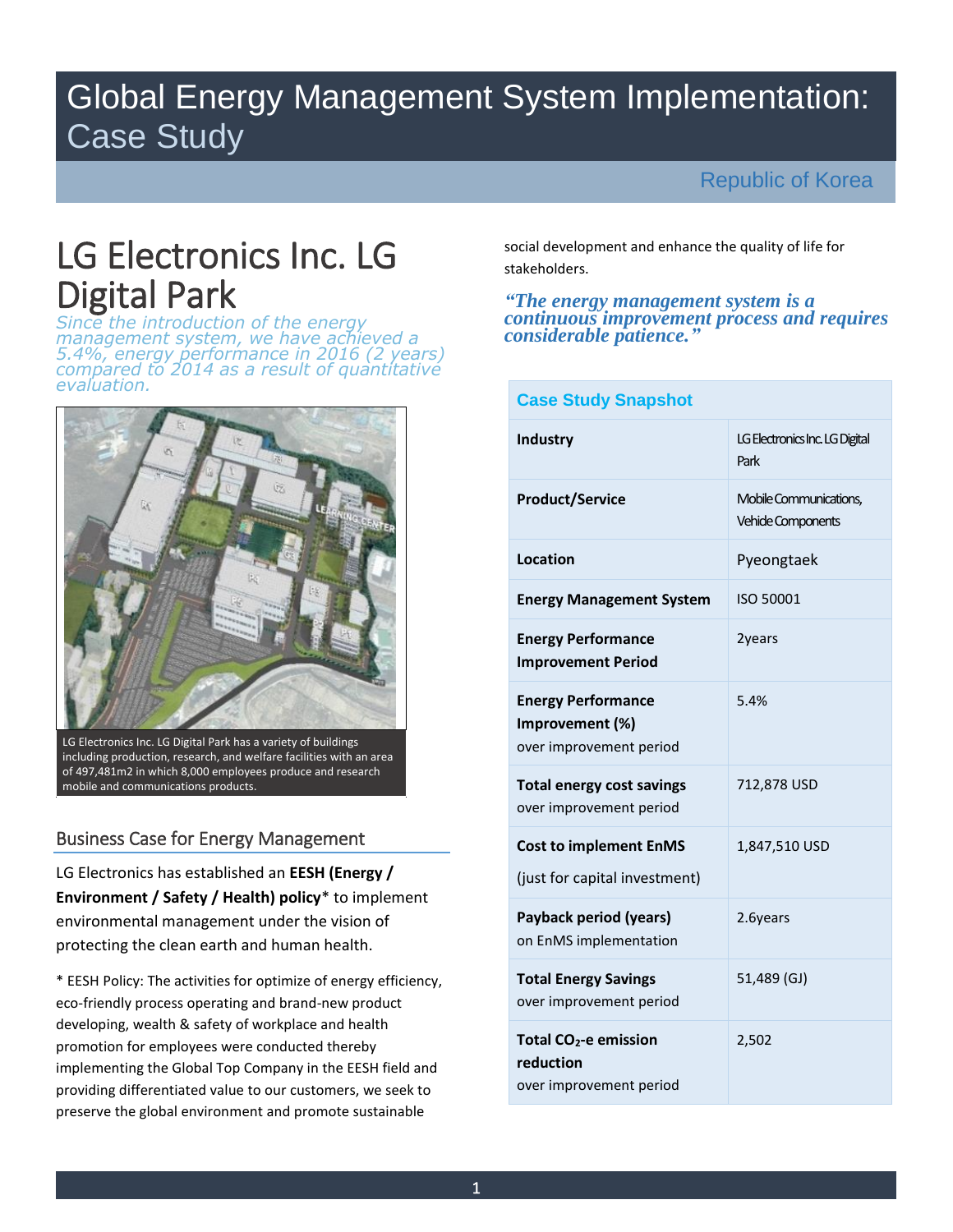

Under the vision of environmental management, to cope with climate change, LG Electronics has established four strategies: productivity improvement, product competitiveness improvement, operational efficiency improvement, and social contribution since 2009. In order to achieve this goal, we have set a detailed goal of reducing 150,000 tons of emissions by 2020 (10% of the base year) compared to 2008 emissions.

As part of the achievement of the goal, LG Electronics introduced the energy management system throughout the company, including LG Electronics Inc. LG Digital Park, and received the initial certification in December 2010.

LG Electronics Inc. LG Digital Park was completed in 1984 to produce video and audio products. We integrated mobile phone sites from Cheongju and Seoul in 2005 and have produced the latest mobile communication products and researched TV and Display products.



LG Electronics Inc. LG Digital Park, which is engaged in the R&D and production of highly competitive mobile, TV and display products all over the world, regards product quality as a top priority. Thus, the importance of energy can be relatively less, but the energy management system has been actively promoted due to the declaration of the company's environmental management system and the strong commitment of its executives to the environment.

We have been able to draw many improvements that were not found in the process of establishing, operating, and evaluating the energy management system, and it became an opportunity to become more interested in energy.

There is still a lot improvement points, and we feel that there is a need to devote more time and effort to achieve the highest energy efficiency.

## Business Benefits Achieved

The annual management meeting reviews and determines the expected growth rate, and estimates the expected energy use and greenhouse gas emissions. Each year targets for reducing energy costs versus budgeted plans and setting greenhouse gas reduction targets against BAU (Business As Usual) are set to reflect the projected energy use and the greenhouse gas emissions.

In order to achieve this, all departments share data and collaborate with each other to achieve the best synergy. The active encouragement and participation of executives in energy management activities that can be excluded has motivated all employees to devote their efforts under the slogan of quality first. Because the LG Electronics Inc. LG Digital Park consists of various buildings with different purposes, finding of energy saving activities was not an easy process. However we were able to achieve my confidence by stepping up and implementing my goals in a step-by-step manner.

In the meantime, we conducted the internal reviews and reports on our effort and participated in the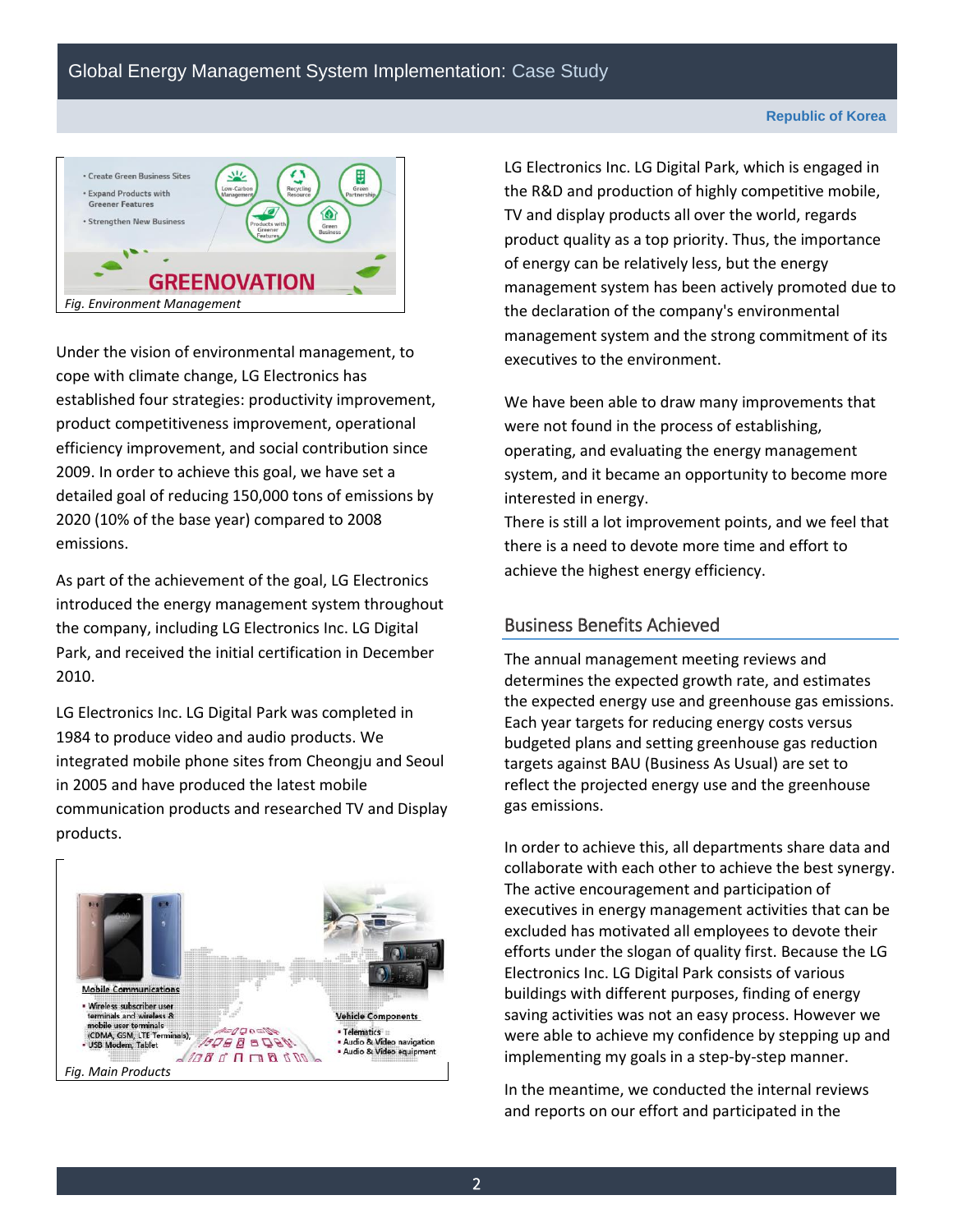performance evaluation project of the energy management system promoted by Korea Energy in order to confirm the performance clearly. It was confirmed that the following achievements were achieved in two years.

- Baseline period : 2014
- Project period : 2016
- Energy performance (Electricity) : 5.88 % (48,534 GJ)
- Energy performance (LNG) : 2.45%(2,996 GJ)
- Energy performance (Total) : 5.44 % (51,490 GJ) Energy saving costs : 712,878 USD /2year

Because a third party has proved similar performance internally as expected and reviewed, LG Electronics Inc. LG Digital Park was able to gain more confidence in the operation of energy management system.

## EnMS Development and Implementation

Under EESH policy of LG Electronics, a company-wide effort is important to achieve reductions in greenhouse gas emissions and achieve our own energy efficiency targets and, first of all, the various energy activities such as energy supporter, energy campaign, and energy patrol which can be easily done were planned and performed in order to lead enterprise-wide participation at LG Electronics Inc. LG Digital Park.

Next, the energy wastage was reduced through standardized procedures and manuals for energyconsuming facilities and the monitoring of energy usage was enhanced. In the energy field, experts from each field gather to conduct in-depth discussions regularly in order to abandon existing practices and methods and to carry out innovative and creative approaches.

It does not apply all the items required by the PDCA (Plan-Do-Check-Action) cycle and standards, but works to improve the LG Electronics Inc. LG Digital Park and improve them so that the energy management system is fully operating in the enterprise management system.

## **Organization**

The EESH general manager of LG Electronics Inc. LG Digital Park also plays a leading role in energy management. Below that, the team leader of the facility engineering team acts as the energy manager. With regard to energy management, the facility engineering team and the relevant department personnel were

appointed to participate in and collaborate with it throughout the company.

The facility engineering team is playing a role in implementing greenhouse gas reduction and energy saving activities for stable supply of utility facilities required for business operation and response to GHG emission trading system and conducting public-relations and education on energy management and conducts actual energy management, and so is a department that practically plays a role of energy management.



*Fig. Organization of Energy Management* 

## **Energy review and planning**

## **Understanding of the current situation**

By creating and managing a Fence Diagram, the energy flow and use of LG Electronics Inc. LG Digital Park are can be understand and the impact on the changes is checked.

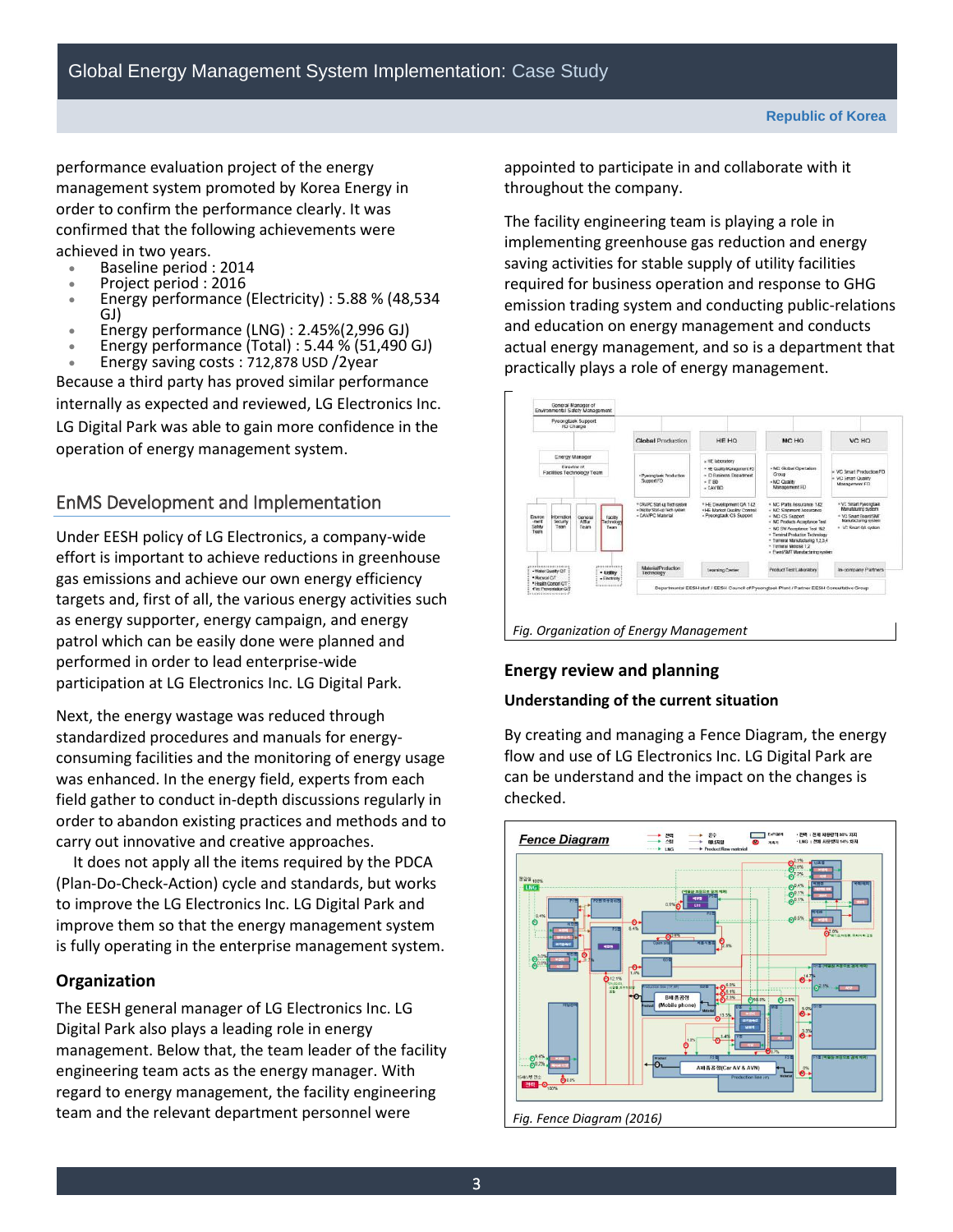LG Electronics Inc. LG Digital Park is also able to consume energy at the plant, but it cannot ignore the energy consumption of the research center and the welfare center, so management of this part is necessary.

Also, the building continues to be built and expanded, energy saving products are introduced and applied by deriving ideas from the planning process so that no waste of energy occurs in new and expanded buildings.

#### **Significant Energy Use (SEU) Drawing**

Since most of the production facilities are line facilities, there is a great possibility of reduction in speed, moving, and operation optimization and the energy use was also improved mainly by the UT dong.

Next, we focused on managing the energy use of the Research Center, identifying unnecessary energy, and introducing the highly efficient facilities by step-by-step effort. In the case of production plants, utility usage improvement was carried out first, and research on improving process efficiency was carried out, and activities are continuously being discovered.

# *"No Lightness and Weight in Energy Saving."*

#### **Finding opportunities for improvement**

LG Electronics Inc. LG Digital Park is regularly conducting discussions on improvement for energy management and energy conservation activities by the facility engineering team and related departments centered on the energy manager.

The meeting is a step-by-step meeting to discuss energy saving ideas, improve and complement the ideas found, and makes investment decisions for implementation. These regular meetings are a good opportunity to find out, improve and implement the smooth energy efficiency improvement activities.

The electricity monitoring system establishes and transmits data that is monitored in real time, and

supports discussion and improvement activities of meetings.



## **Energy Performance Check**

#### **Identifying of Influential factors**

We predicted and analyzed the factors affecting each energy use and derived the factors affecting the energy use of LG Electronics Inc. LG Digital Park.

*Table. Identifying of Influential factors*

| <b>Energy</b><br><b>Source</b> | Independent variable (P-Value) |                               |                               |         |            |
|--------------------------------|--------------------------------|-------------------------------|-------------------------------|---------|------------|
|                                | <b>Board</b><br>amount<br>(EA) | <b>CDD</b><br>$(22^{\circ}C)$ | <b>HDD</b><br>$(22^{\circ}C)$ | F Test  | Adj. $R^2$ |
| Electricity<br>(GJ)            | 0.05861                        | 0.00025                       | 0.01332                       | 0.00155 | 77.83%     |
| <b>LNG</b><br>(GJ)             |                                |                               | 0.00000                       | 0.00    | 93.48%     |

#### **Energy performance drawing**

Using the derived influence factors, energy performance of 2016 compared to 2014 was verified and 5.44% of energy performance was confirmed.

*Table. Energy Performance Drawing*

| <b>Division</b>           | Year | Electricity (GJ) | LNG(GJ)    | Total(GJ)  |  |
|---------------------------|------|------------------|------------|------------|--|
| <b>Baseline</b><br>period | 2014 | 824,036.87       | 120,716.97 | 946,753.84 |  |
| Report<br>Period          | 2016 | 775,502.96       | 117,761.38 | 895,264.34 |  |
| Performance(GJ)           |      | 48,533.91        | 2,955.60   | 51,489.5   |  |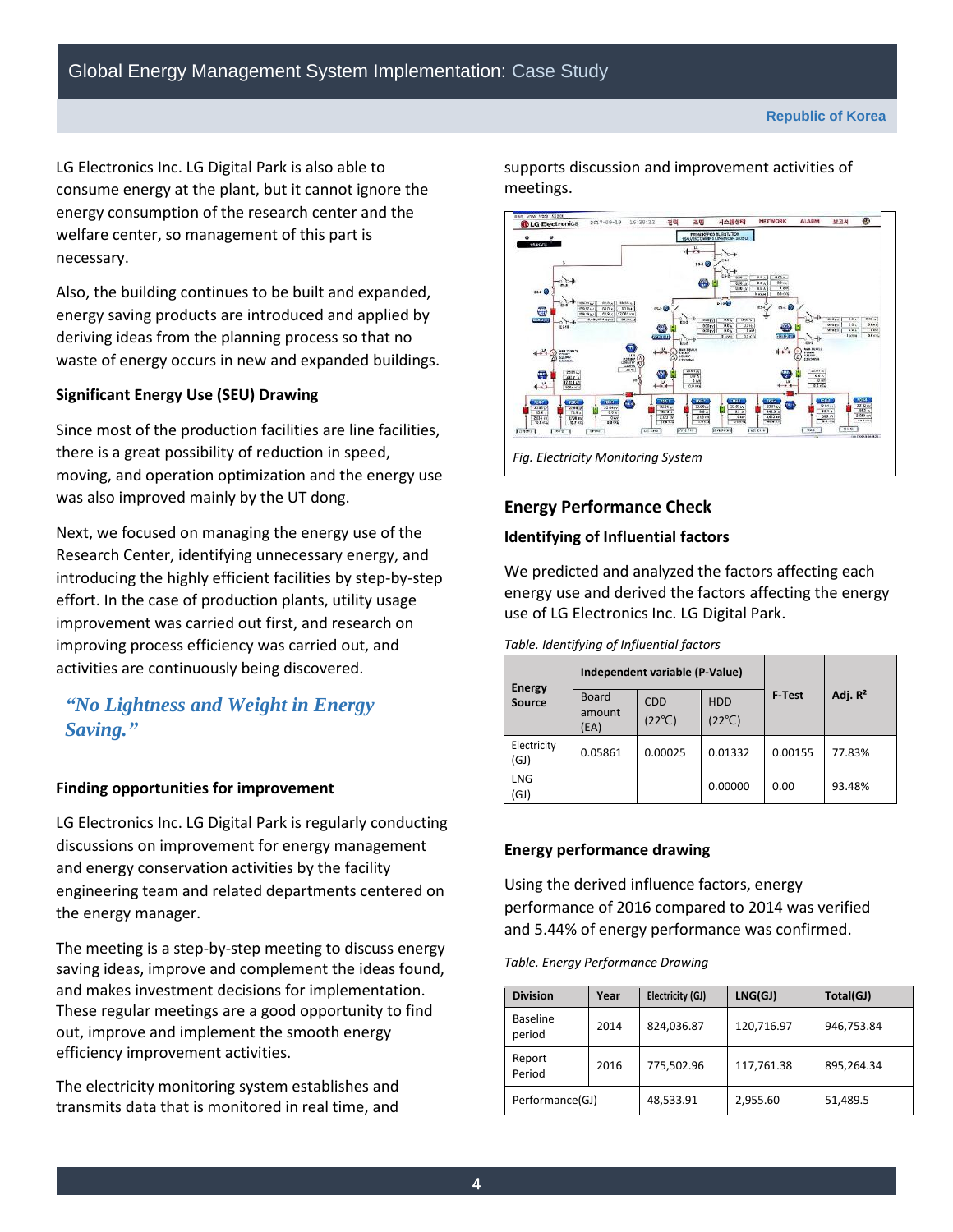

#### **Cost Benefit**

Various energy-saving activities ranging from improvement activities for existing unreasonable customs which do not incur investment costs to highefficiency facility replacement, have been uncovered and performed during the achievement period (two years).



We confirmed the energy cost savings of about 712,878 USD during the performance period (2015~2016) by implementing the energy efficiency improvement activities. The payback period for the savings activities exclusive of the internal labor cost and EnMS Certification and related investment costs is about 2.6 years, and the energy management system was able to confirm significant energy savings.

## **Communication, Education and Tool**

LG Electronics Inc. LG Digital Park has regularly gathered EESH general managers, environmental safety teams,

information security teams, general affairs teams, and facility engineering teams to create an enterprise-wide communication channel.

The facility engineering team promotes and educates on energy saving and promotes awareness of energy use through various campaigns.

In the performance evaluation, the energy management system EnPI Tool developed by Korea Energy Agency is applied and utilized as an internal performance evaluation method and the derived models are constantly improved and verified and used to predict energy usage and manage usage.

#### Lessons Learned

#### **Importance of communications**

Because each department carries out its own tasks, it is important to form a consensus through education about energy use and constant communication channels in order to lead enterprise-wide participation.

## **Establishing of a virtuous cycle system connected with regulations**

We have achieved considerable energy savings through various activities carried out through company-wide efforts and encouragement.

This has had the extra effect such as greenhouse gas reductions and the virtuous cycle system in which we invest the proceeds generated through the sale of emission credits reduced in conjunction with the Emission Trading System in to energysaving activities invests was established.

LG Electronics Inc. LG Digital Park plans to invest in the energysaving activities of the profit generated by Greenhouse Gas reduction in 2018.